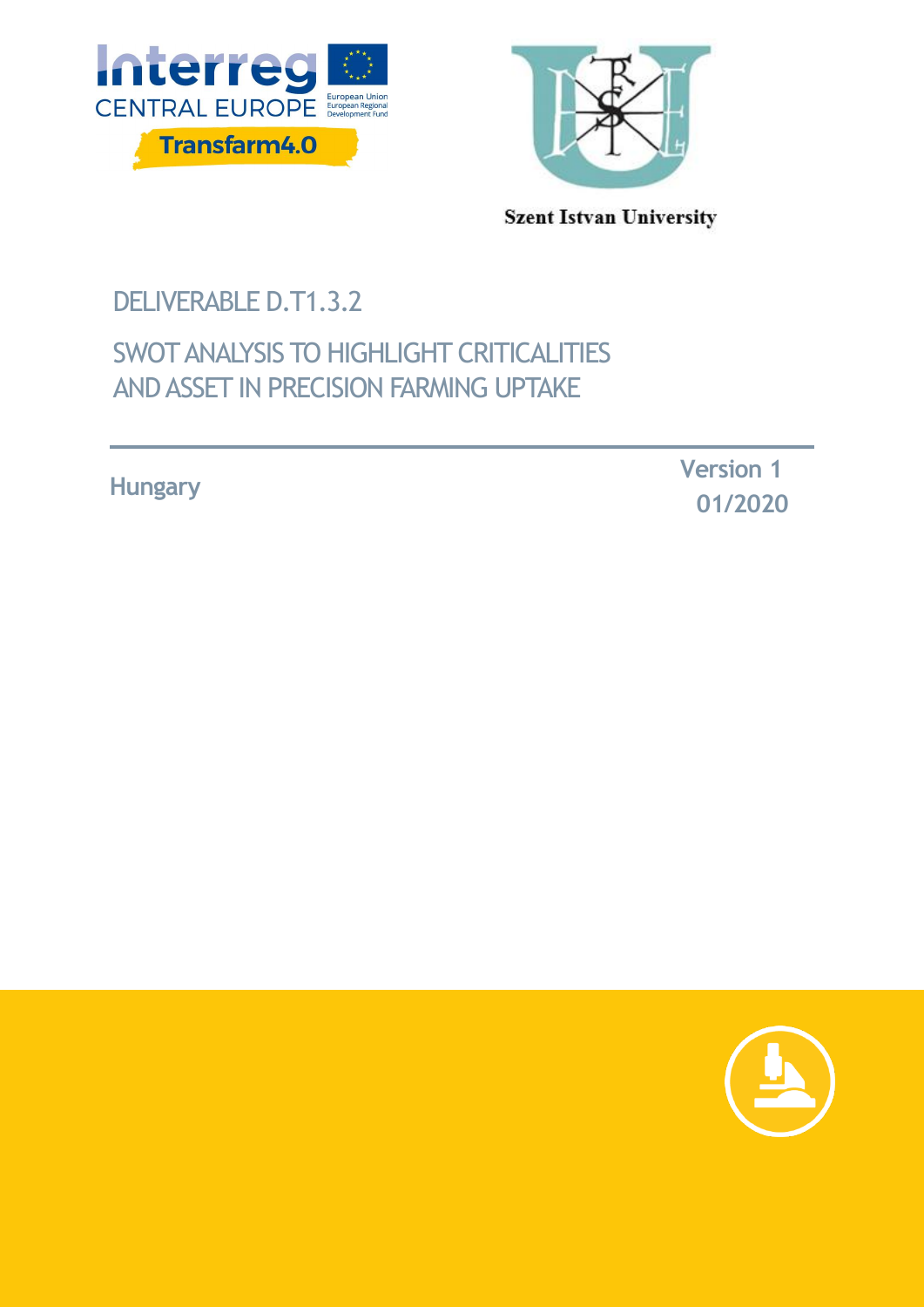



# **1. SWOT analysis – Hungary<sup>1</sup>**

## **1.1. General Information/Overview**

#### SWOT ANALYSIS TO HIGHLIGHT CRITICALITIES AND ASSETS IN PRECISION FARMING RECEPTION IN HUNGARY

### **1.2. SWOT Overview**

| <b>STRENGTHS</b> |                                                                           |           | <b>WEAKNESSES</b>                                                          |  |
|------------------|---------------------------------------------------------------------------|-----------|----------------------------------------------------------------------------|--|
| $\bullet$        | several agricultural equipment manufacturers and dealers are present      | ۰         | overall size of farms is generally small                                   |  |
|                  | latest technologies are available to the farms                            | ٠         | high average age of farmers                                                |  |
|                  | high occurrence of stakeholders could generate a good competition in      | ٠         | cost of PF technologies is too high for small-medium enterprises, not      |  |
|                  | favour to the development and spread of new technologies                  |           | favouring the spread of PF                                                 |  |
|                  | largest farmers generally are interested in new technologies due to their | ٠         | limited availability of PF sensors' data for the farmers                   |  |
|                  | high affinity towards innovations to increase their farm's sustainability | $\bullet$ | high GPRS prices                                                           |  |
|                  | and improve its management (e.g. simplifying bureaucracy, lowering        | ٠         | in hilly zones, with high hand labour demand, mechanization is limited     |  |
|                  | pesticide use, etc.)                                                      | ٠         | restricted availability and high price of satellite and GIS data, maps for |  |
|                  | educational system teaching PF practices                                  |           | farmers                                                                    |  |
|                  | reduction of environmental footprint                                      | ٠         | farmers are linked to their traditional methods                            |  |
|                  | rising of start-up companies dealing with PF services                     | ٠         | low salaries, weak education level and missing skilled manpower            |  |
|                  | agricultural fairs, exhibitions and workshops on precision farming        | ٠         | missing competence in response to EU calls                                 |  |
|                  | <b>OPPORTUNITIES</b>                                                      |           | <b>THREATS</b>                                                             |  |
| $\bullet$        | increase of young farmers with higher education level                     | ٠         | resistance to PF innovation                                                |  |
|                  | rising of start-up companies dealing with PF                              |           | uncontrolled failure of field sensors                                      |  |
|                  | research projects conducted by universities and research centres          |           | critical security level of field equipment (sensors, data loggers, solar   |  |
| ٠                | reduction of environmental footprint                                      |           | panels, cables, etc.)                                                      |  |
| ٠                | mitigation of negative agronomic effects of climate change                | ٠         | low GPRS performance, communication failures                               |  |
|                  | lower use of input materials                                              | ٠         | unexpected data losses                                                     |  |
|                  | less work consuming processes                                             | ٠         | internet attacks                                                           |  |
|                  | demand from the consumers of more safety food with a certain origin       | ٠         | enhancement and extremes of climate change                                 |  |
| ٠                | support of free availability of satellite and GIS data, maps for farmers  | ٠         | uncertainty of the market                                                  |  |
|                  | marketing advances of higher food safety (inland and abroad)              | ٠         | unwanted spread of sensible data linked to the farmers                     |  |
| ٠                | water saving irrigation technologies                                      | ٠         | crucial changes in policy                                                  |  |
|                  | developments and innovation in IT                                         | ٠         | missing competence in response to EU calls                                 |  |
|                  | rising of start-up companies dealing with PF services                     | ٠         | cutback in EU sources and diminution of project calls                      |  |

<sup>1</sup> provided from: Szent Istvan University (SZIU) – Researcher Prof. *Dr. Borbala Balo*, et.al (2020)

-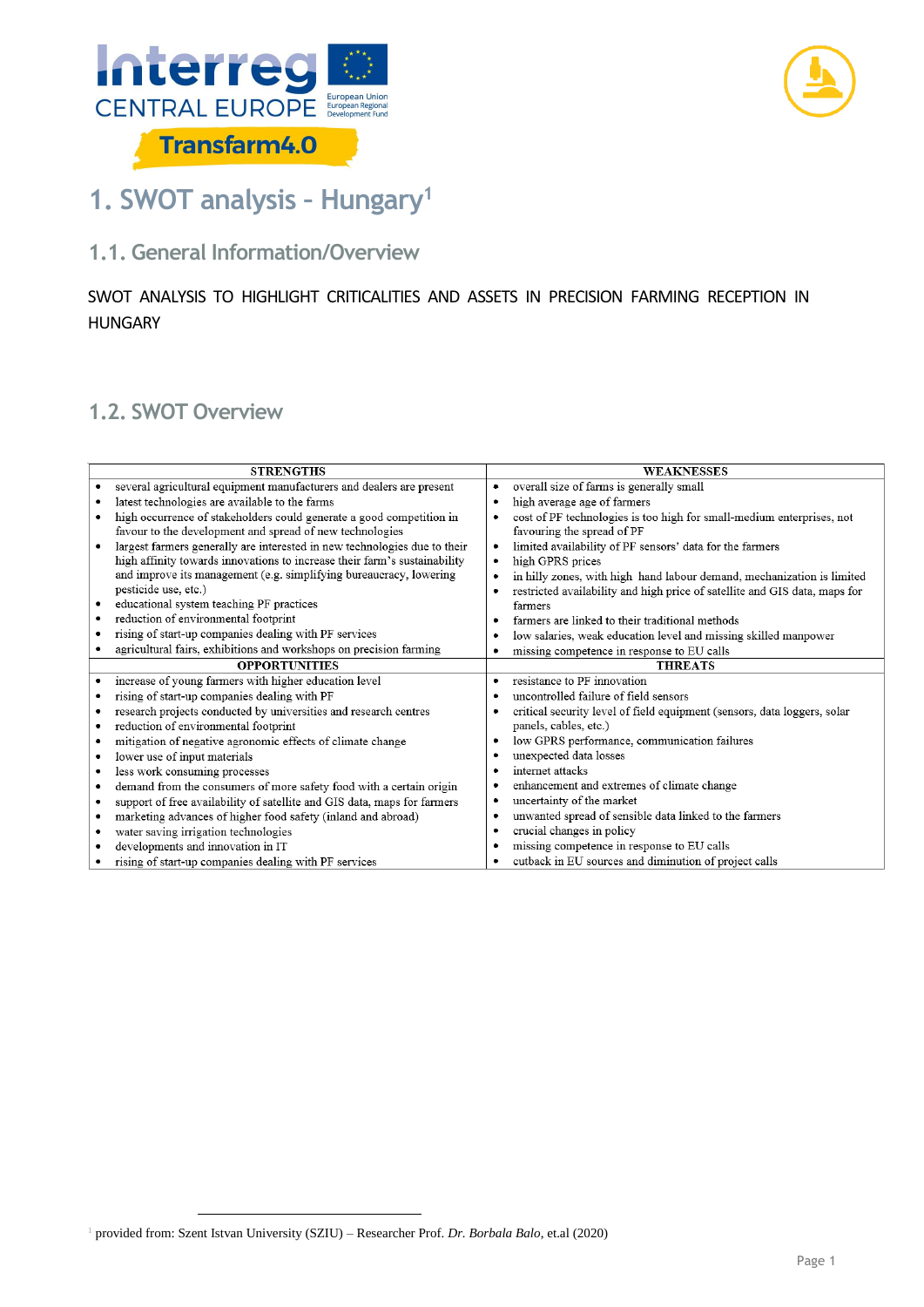



#### **1.3. Strenghts**

Several agricultural equipment manufacturers and dealers are present, latest technologies are available to the farms in Hungary, and high occurrence of stakeholders could generate a good competition in favour to the development and spread of new technologies.

Generally the largest farmers are interested in new technologies due to their high affinity towards innovations to increase their farm's sustainability and improve its management (e.g. simplifying bureaucracy, lowering pesticide use, etc.).

We have educational system teaching PF practices, rising of start-up companies dealing with PF services, frequent agricultural fairs, exhibitions and workshops on precision farming.

Adopters of precision farming in Hungary are primarily younger than 40 years old, have higher education and cultivate more than 300 hectares of land, which is consistent with international experiences.

About 44 per cent of farmers use GPS, and among farmers under the age of 40 years this share can reach 48 per cent. Site-specific soil sampling, the use of guidance systems and, increasingly, automatic steering can be considered to be standard management practices. More than half of the precision farmers use guidance systems, and around 30 per cent of them use autopilot, followed by machine control, VRT seeding and fertiliser applications (25 per cent).

#### **1.4. Weaknesses**

Precision farms emerged in Hungary in the last 15 years, but for many people it is still an unknown concept. Only half of the crop producers have heard about it, but this percentage depends on the farm size. Most of the farmers that believe that PA does not fit to their farm size have fewer than 200 hectares of land, and 83.6 per cent of the respondents that emphasized the lack of financing opportunities are traditional small-scale producers.

The most important hindering factor for the penetration of precision farming in Hungary among arable farms is the high investment costs. Economic considerations appeared to be an important aspect in the decision to adopt, as can be documented by ranking factors that were taken into consideration. Fifty-two per cent of the respondents indicated the excess investment cost as the main barrier to widespread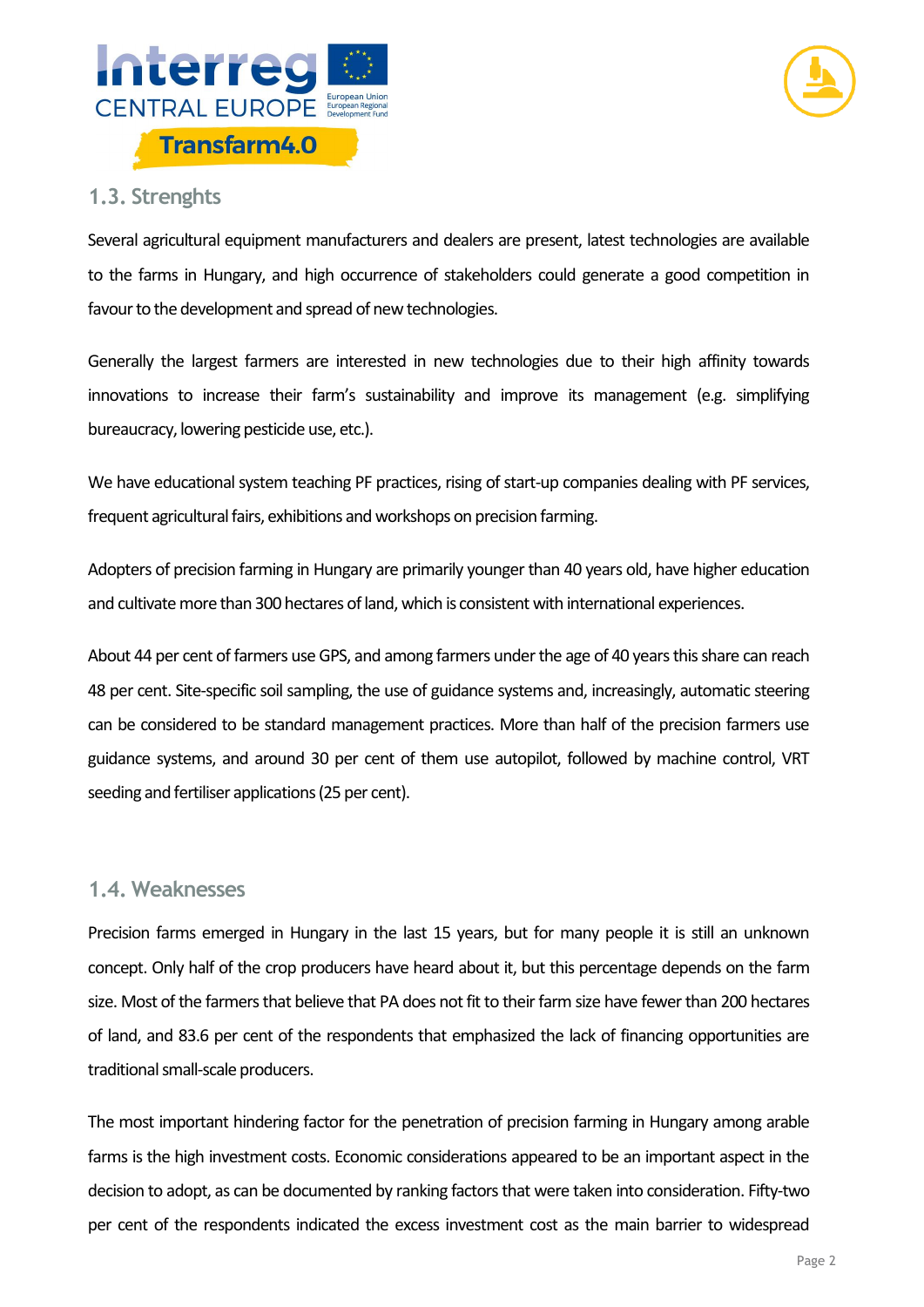



adoption of PA. Fifteen per cent of the respondents indicated that the technology cannot work effectively for their farm size, and according to 12 per cent of the respondents, there are no adequate financial possibilities for the additional expenditures.

The applications of sensors for pest control, drones and precision irrigation are still at the inception phase: the rate of their application is only around 5 per cent.

In order to lower the additional investment costs of PA, technologies are usually introduced sequentially. However, this approach to adoption may seem inefficient and time consuming compared to adoption of complete, possibly complementary technologies.

Restricted availability and high price of satellite and GIS data, maps for farmers and, sometimes missing competence in response to EU calls may also represent some weakness.

Although profitability is critical to the adoption decision by farmers, several studies only estimate changes in input use and yield, and the reported data are sometimes rather variable. For example, automatic machine guidance is expected to result in a 10-25 per cent decrease in fuel consumption, weed detection can reduce the herbicide use by 6-81 per cent, and precision irrigation typically enables 25 per cent water savings. For site specific nitrogen management the input use saving ranges from 6 to 46 per cent, and the yield increase from 1 to 10 per cent.

Most scholars have approached the expected economic effect of PA from decreasing input costs. A recent survey, 51.1 per cent of the farmers reported a decrease in variable costs. The increase of input use can be explained by the low initial level of fertiliser use, quite common among arable farms in Hungary. However, the amount of fertiliser itself is not the issue that really matters. The real question is how the efficiency of use changes. Therefore, the yield level and associated nutrients need to be studied.

Main barriers to the adoption of PA according to the farmers (in decreasing order of importance) are excessive investment cost, not suited to the farm size, lack of appropriate financing, lack of appropriate knowledge, lack of experience of using PA, distrust of new technology, lack of services, lack of time to adopt PA, lack of advisory services.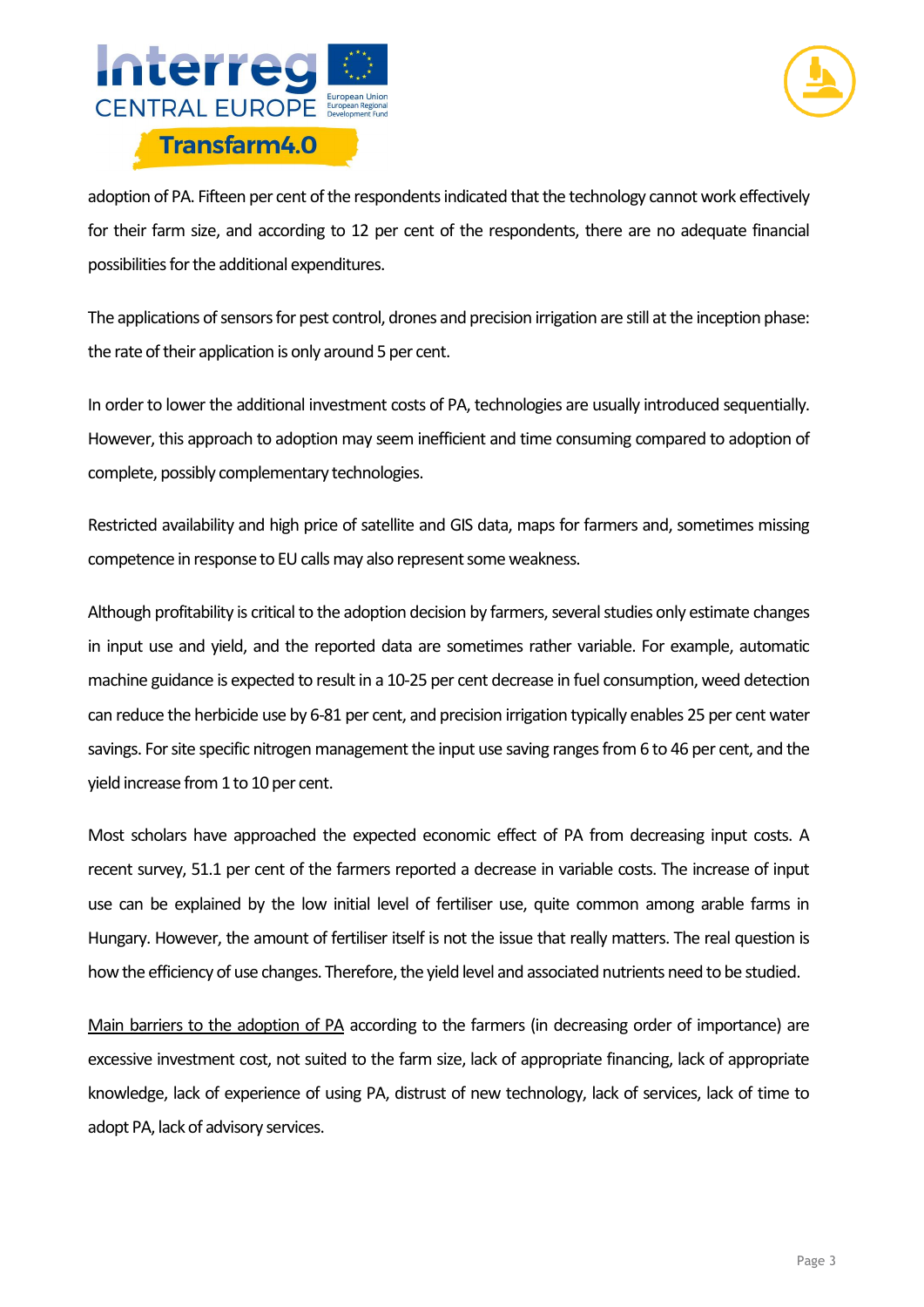



### **1.5. Opportunities**

Adopters of precision farming are primarily younger than 40 years old, have higher education and cultivate more than 300 hectares of land, which is consistent with international experiences.

The profitability of PA technology adoption increases with the years after adopting the technology.

Beyond the economic benefits, lower environmental impact (reduction of residual nitrogen in soils by 30 to 50 per cent) is also mentioned.

The introduction of precision fertilisation and pest management applications would cause a decrease in the input use.

Precision farming in case of the main arable crops (winter wheat, maize, oilseed rape, sunflower) increases yield, with cost and profitability benefits compared to current conventional agronomy practices.

The exact input application results in a more efficient nutrient utilisation and less negative environmental impact. And even if input use and production costs increase under PA, yields can grow enough to increase profit.

The impact of adoption is initially small but during this period knowledge and skills are gained and important data are collected. Then, once sufficient data and skills are present, the gains from adoption of PA technology could grow quickly to a point where the benefits are largely realised and further gains are limited.

PA technologies can be applied successfully also in medium sized or in small farms, partly based on own equipment and partly through common machinery usage (i.e. machinery rings), as well as of course by services.

Main drivers of PA adoption according to the farmers (in decreasing order of significance) are higher profitability, more and/or more detailed information, would be part of an area-based subsidy, would be a measure in a RDP (rural development program), compatibility among technologies, higher market price (e.g. by certification), support of machinery used by farmers' group, would be part of a 'greening' payment, would be part of an AEP (agri-environmental policy) subsidy, availability of data recording mobile apps.